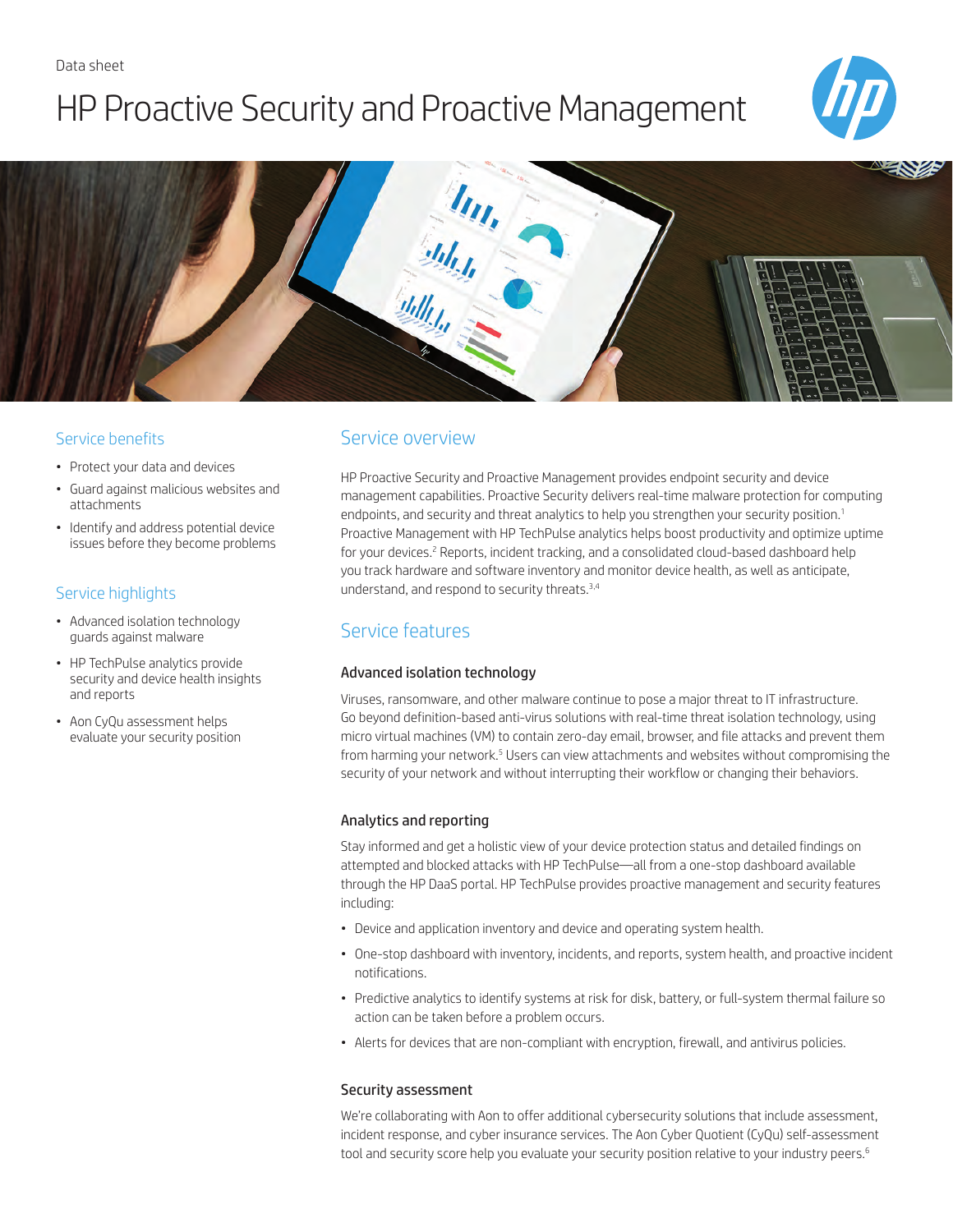# Delivery specifications

#### HP responsibilities

- Troubleshoot installation and connectivity issues.
- Provide assistance and answers to service-related questions.
- Add new URLs to the whitelist of company-specific websites.

#### Customer responsibilities

- Establish an HP DaaS account with an HP representative or HP DaaS reseller.
- Install client on your devices.
- Enroll devices using the instructions provided by HP.
- Ensure compliance with software application licensing requirements.
- Review hardware, software, and security reports and respond as necessary.
- Request data deletion on devices that are reported missing or stolen.
- Request and provide URL whitelisting webpages.
- Troubleshoot common end-user support issues before escalating to HP support.
- Roll back OS updates in case of failure.
- Renew, change, or cancel your HP DaaS account.
- Complete the Aon CyQu survey online.

#### Onboarding

Onboarding is the process of bringing covered devices into the Proactive Security and Proactive Management solution. An HP Service Expert will create an account for you and provide necessary account information in a welcome email, along with directions about how to obtain assistance if you need it.7

#### Onboarding prerequisites

Before transitioning your devices to Proactive Security and Proactive Management, you must provide the following information:

- Primary contact information (name, email, phone, location)
- Your company address
- Your active directory DNS domain name
- A list of report administrators

#### Onboarding process

- Phase 1: Registration. You will receive a license key and a link to an online registration form.
- Phase 2: Information gathering. A representative will schedule a conference call to provide recommendations on how to proceed.
- Phase 3: Recommendations and account creation. HP will create your account in the HP DaaS security platform, beginning with default security configurations and whitelisting any additional URLs you require.
- Phase 4: Deployment. A representative will contact you to commence device enrollment and resolve any issues.